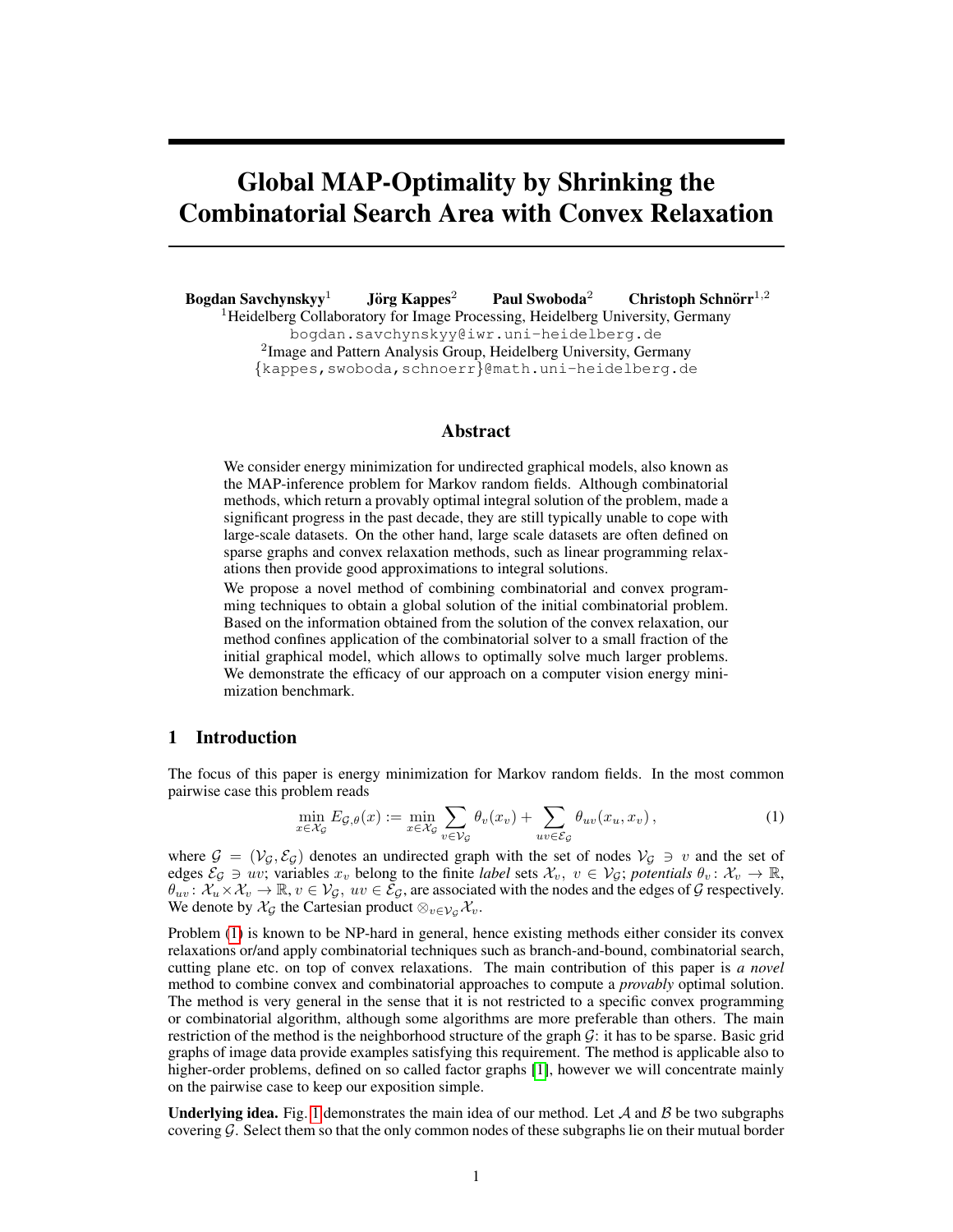

Figure 1: Underlying idea of the proposed method: the initial graph is split into two subgraphs  $A$ (blue+yellow) and  $\beta$  (red+yellow), assigned to a convex and a combinatorial solver respectively. If the integral solutions provided by both solvers do not coincide on the common border  $\partial A$  (yellow) of the two subgraphs, the subgraph  $\beta$  is increased by appending mismatching nodes (green) and the border is adjusted respectively.

 $\partial A (\equiv \partial B)$  defined in terms of the master-graph G. Let  $x_A^*$  and  $x_B^*$  be optimal labelings computed independently on A and B. If these labelings coincide on the border  $\partial A$ , then under some additional conditions the concatenation of  $x_A^*$  and  $x_B^*$  is an optimal labeling for the initial problem (1), as we show in Section 3 (see Theorem 1).

We select the subgraph  $A$  such that it contains a "simple" part of the problem, for which the convex relaxation is tight. This part is assigned to the respective convex program solver. The subgraph  $B$  contains in contrast the difficult, combinatorial subproblem and is assigned to a combinatorial solver. If the labelings  $x_A^*$  and  $x_B^*$  do not coincide on some border node  $v \in \partial A$ , we (i) increase the subgraph  $\beta$  by appending the node v and edges from v to  $\beta$ , (ii) correspondingly decrease  $\mathcal A$  and (iii) recompute  $x_A^*$  and  $x_B^*$ . This process is repeated until either labelings  $x_A^*$  and  $x_B^*$  coincide on the border or B equals G. The sparsity of G is required to avoid fast growth of the subgraph B.

We refer to Section 3 for a detailed description of the algorithm, where we in particular specify the initial selection of the subgraphs A and  $\hat{B}$  and the methods for (i) encouraging consistency of  $x_A^*$ and  $x^*$  on the boundary  $\partial \overline{A}$  and (ii) providing equivalent results with just a single run of the convex relaxation solver. These techniques will be described for the *local polytope* relaxation, known also as *a linear programming relaxation* of (1) [2, 3].

Related work. The literature on problem (1) is very broad, both regarding convex programming and combinatorial methods. Here we will concentrate on the local polytope relaxation, that is essential to our approach.

The local polytope relaxation (LP) of (1) was proposed and analyzed in [4] (see also the recent review [2]). An alternative view on the same relaxation was proposed in [5]. This view appeared to be very close to the idea of the Lagrangian or dual decomposition technique (see [6] for applications to (1)). This idea stimulated development of efficient solvers for convex relaxations of (1). Scalable solvers for the LP relaxation became a hot topic in recent years [7–14]. The algorithms however, which guarantee attainment of the optimum of the convex relaxation at least theoretically, are quite slow in practice, see e.g. comparisons in [11, 15]. Remarkably, the fastest scalable algorithms for convex relaxations are based on coordinate descent: the diffusion algorithm [2] known from the seventies and especially its dual decomposition based variant TRW-S [16]. There are other closely related methods [17, 18] based on the same principle. Although these algorithms do not guarantee attainment of the optimum, they converge [19] to points fulfilling a condition known as *arc consistency* [2] or *weak tree agreement* [16]. We show in Section 3 that this condition plays a significant role for our approach. It is a common observation that in the case of sparse graphs and/or strong evidence of the unary terms  $\theta_v$ ,  $v \in V_{\mathcal{G}}$ , the approximate solutions delivered by such solvers are quite good from the practical viewpoint. The belief, that these solutions are close to optimal ones is evidenced by numerical bounds, which these solvers provide as a byproduct.

The techniques used in *combinatorial solvers* specialized to problem (1) include most of the classical tools: cutting plane, combinatorial search and branch-and-bound methods were adapted to the problem (1). The ideas of the cutting plane method form the basis for tightening the LP relaxation within the dual decomposition framework (see the recent review [20] and references therein) and for finding an exact solution for Potts models [21], which is a special class of problem (1). Combinatorial search methods with dynamic programming based heuristics were successfully applied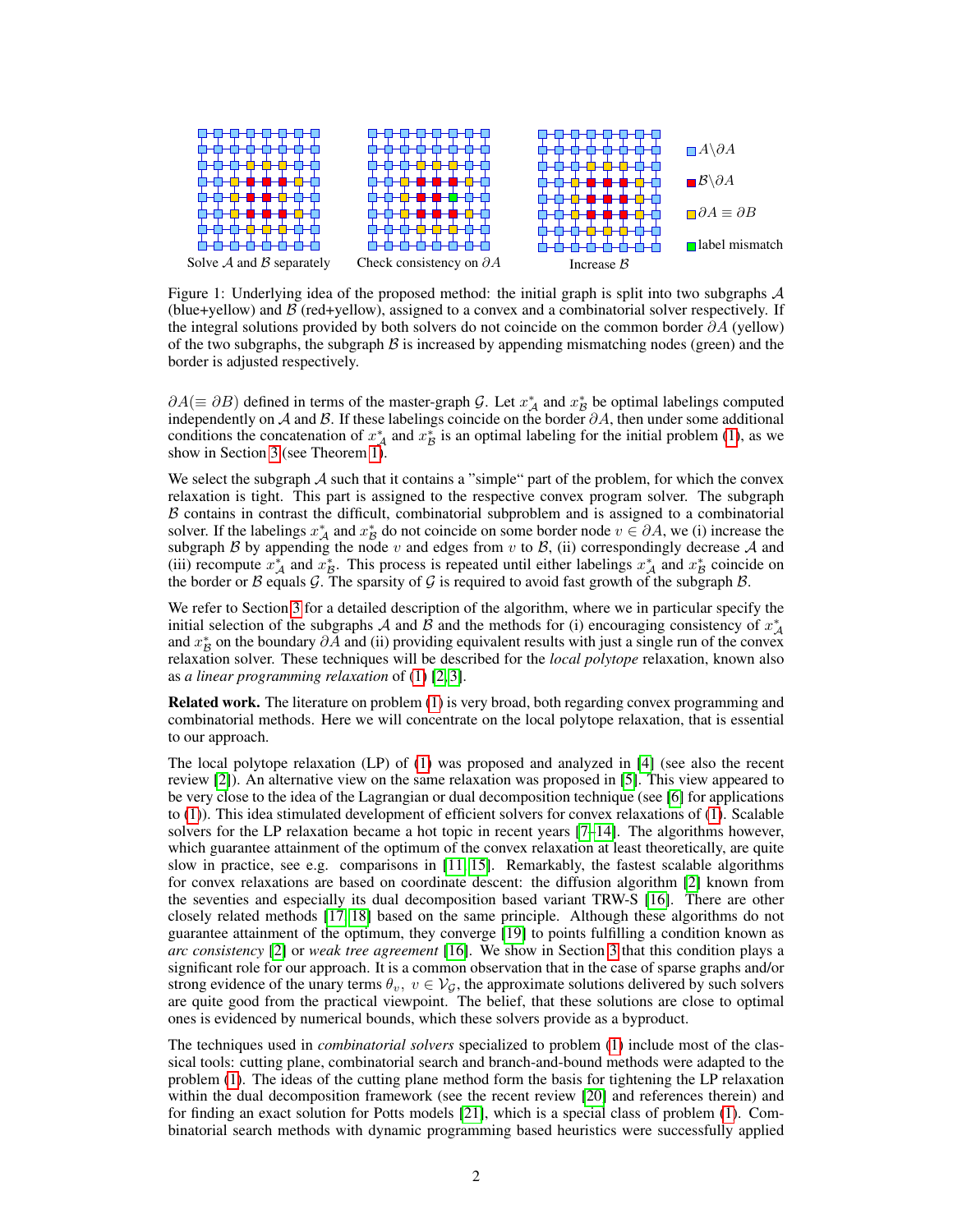to problems defined on dense and fully connected but small graphs [22]. The specialized branchand-bound solvers [23, 24] also use convex (mostly LP) relaxations and/or a dynamic programming technique to produce bounds in the course of the combinatorial search [25]. However the reported applicability of most combinatorial solvers nowadays is limited to small graphs. Specialized solvers like [21] scale much better, but are focused on a certain narrow class of problems.

The goal of this work is to employ the fact, that local polytope solvers provide good approximate solutions and to restrict computational efforts of combinatorial solvers to a relatively small, and hence tractable part of the initial problem.

Contribution. We propose a novel method for obtaining a globally optimal solution of the energy minimization problem (1) for sparse graphs and demonstrate its performance on a series of largescale benchmark datasets. We were able to

- solve previously unsolved large-scale problems of several different types, and
- attain optimal solutions of hard instances of Potts models *an order of magnitude* faster than specialized state of the art algorithms [21].

For an evaluation of our method we use datasets from the very recent benchmark [15].

**Paper structure.** In Section 2 we provide the definitions for the local polytope relaxation and arc consistency. Section 3 is devoted to the specification of our algorithm. In Sections 4 and 5 we provide results of the experimental evaluation and conclusions.

# 2 Preliminaries

Notation. A vector x with coordinates  $x_v$ ,  $v \in V_{\mathcal{G}}$ , will be called *labeling* and its coordinates  $x_v \in \mathcal{X}_v$  – *labels*. The notation  $x|_{\mathcal{W}}, \mathcal{W} \subset \mathcal{V}_{\mathcal{G}}$  stands for the restriction of x to the subset W, i.e. for the subvector  $(x_v, v \in W)$ . To shorten notation we will sometimes write  $x_{uv} \in \mathcal{X}_{uv}$  in place of  $(x_v, x_u) \in \mathcal{X}_u \times \mathcal{X}_v$  for  $(v, u) \in \mathcal{E}_{\mathcal{G}}$ . Let also  $\text{nb}(v)$ ,  $v \in \mathcal{V}_{\mathcal{G}}$ , denote the set of neighbors of node v, that is the set  $\{u \in V_G : uv \in \mathcal{E}_G\}.$ 

LP relaxation. The *local polytope* relaxation of (1) reads (see e.g. [2])

$$
\min_{\mu \geq 0} \sum_{v \in \mathcal{V}_{\mathcal{G}}} \sum_{x_v \in \mathcal{X}_v} \theta_v(x_v) \mu_v(x_v) + \sum_{uv \in \mathcal{E}_{\mathcal{G}}} \sum_{(x_u, x_v) \in \mathcal{X}_{uv}} \theta_{uv}(x_u, x_v) \mu_{uv}(x_u, x_v)
$$
\n
$$
\sum_{x_v \in \mathcal{V}_{\mathcal{G}}} \mu_v(x_v) = 1, \ v \in \mathcal{V}_{\mathcal{G}}
$$
\n
$$
\text{s.t. } \sum_{x_v \in \mathcal{V}_{\mathcal{G}}} \mu_{uv}(x_u, x_v) = \mu_u(x_u), \ x_u \in \mathcal{X}_u, \ uv \in \mathcal{E}_{\mathcal{G}}
$$
\n
$$
\sum_{x_u \in \mathcal{V}_{\mathcal{G}}} \mu_{uv}(x_u, x_v) = \mu_v(x_v), \ x_v \in \mathcal{X}_v, \ uv \in \mathcal{E}_{\mathcal{G}}.
$$
\n
$$
(2)
$$

This formulation is based on the overcomplete representation of indicator vectors  $\mu$  constrained to the *local polytope* commonly used for discrete graphical models [3]. It is well-known that the local polytope constitutes an outer bound (relaxation) of the convex hull of all indicator vectors of labelings (marginal polytope; cf. [3]).

The Lagrange dual of (2) reads

$$
\max_{\phi,\gamma} \sum_{v \in \mathcal{V}_{\mathcal{G}}} \gamma_v + \sum_{uv \in \mathcal{E}_{\mathcal{G}}} \gamma_{uv}
$$
\n
$$
\text{s.t.} \quad \gamma_v \leq \widetilde{\theta}_v^{\phi}(x_v) := \theta_v(x_v) - \sum_{u \in \mathbf{nb}(v)} \phi_{v,u}(x_v), \qquad v \in \mathcal{V}_{\mathcal{G}}, \ x_v \in \mathcal{X}_v,
$$
\n
$$
\gamma_{uv} \leq \widetilde{\theta}_w^{\phi}(x_u, x_v) := \theta_{uv}(x_u, x_v) + \phi_{v,u}(x_v) + \phi_{u,v}(x_u), \quad uv \in \mathcal{E}_{\mathcal{G}}, \ (x_u, x_v) \in \mathcal{X}_{uv}.
$$
\n
$$
(3)
$$

In the constraints of (3) we introduced the reparametrized potentials  $\tilde{\theta}^{\phi}$ . One can see, that for any values of the dual variables  $\phi$  *the reparametrized energy*  $E_{\tilde{\theta}^{\phi},\mathcal{G}}(x)$  is equal to the non-parametrized one  $E_{\theta,G}(x)$  for any labeling  $x \in \mathcal{X}_G$ . The objective function of the dual problem is equal to  $D(\phi) := \sum_{v \in \mathcal{V}_{\mathcal{G}}} \tilde{\theta}_{v}^{\phi}(x'_{v}) + \sum_{uv \in \mathcal{E}_{\mathcal{G}}} \tilde{\theta}_{uv}^{\phi}(x'_{uv}),$  where  $x'_{w} \in \arg\min_{x_{w} \in \mathcal{X}_{v} \cup \mathcal{X}_{uv}} \tilde{\theta}_{w}^{\phi}(x_{w}).$  A *reparametrization*, that is reparametrized potentials  $\tilde{\theta}^{\phi}$ , will be called *optimal*, if the corresponding  $\phi$  is the solution of the dual problem (3). In general neither the optimal  $\phi$  is unique nor the optimal reparametrization.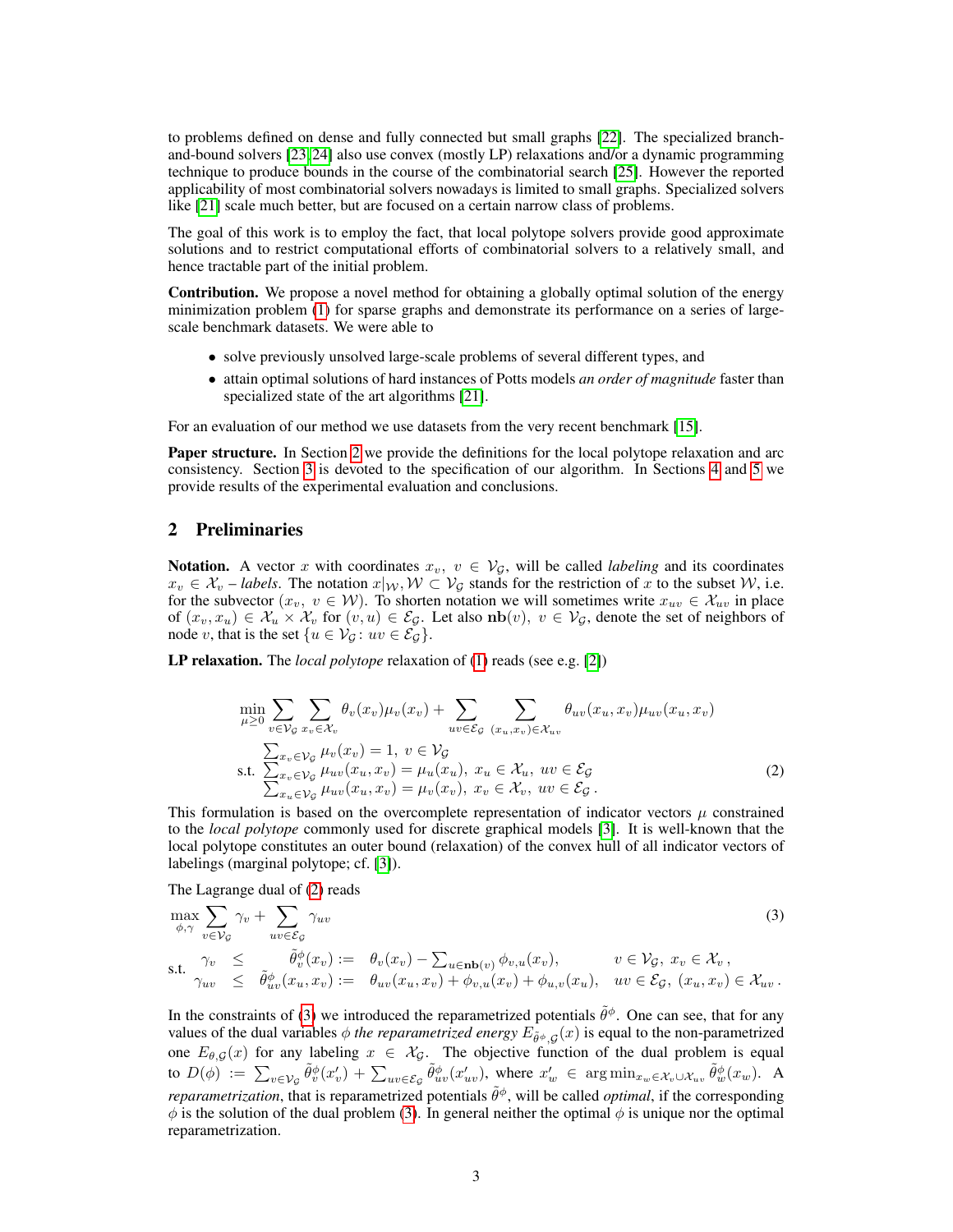**Definition 1** (Strict arc consistency). We will call the node  $v \in V_G$  strictly arc consistent w.r.t. potentials  $\theta$  if there exist labels  $x'_v\in\mathcal{X}_v$  and  $x'_u\in\mathcal{X}_u$  for all  $u\in{\bf nb}(\tilde{v})$ , such that  $\theta_v(x'_v)<\theta_v(x_v)$  $for\ all\ x_v\in\mathcal{X}_v\backslash\{x_v'\}$  and  $\theta_{vu}(x_v',x_u')<\theta_{vu}(x_v,x_u)$  *for all*  $(x_v,x_u)\in\mathcal{X}_{vu}\backslash\{(x_v',x_u')\}$ . The label x 0 <sup>v</sup> *will be called* locally optimal*.*

If all nodes  $v \in V_G$  are strictly arc consistent w.r.t. the potentials  $\tilde{\theta}^{\phi}$ , the dual objective value  $D(\phi)$ becomes equal to the energy

$$
D(\phi) = E_{\mathcal{G}, \tilde{\theta}^{\phi}}(x') = E_{\mathcal{G}, \theta}(x')
$$
\n(4)

of the labeling  $x'$  constructed by the corresponding locally optimal labels. From duality it follows, that  $D(\phi)$  is a lower bound for energies of all labelings  $E_{G,\theta}(x)$ ,  $x \in \mathcal{X}_G$ . Hence attainment of equality (4) shows that (i)  $\phi$  is the solution of the dual problem (3) and (ii)  $\dot{x}'$  is the solution of both the energy minimization problem (1) and its relaxation (2).

Strict arc consistency of all nodes is sufficient, but not necessary for attaining the optimum of the dual objective (3). Its fulfillment means that our LP relaxation is tight, which is not always the case. However, in many practical cases the optimal reparametrization  $\phi$  corresponds to strict arc consistency of *a significant portion of, but not all* graph nodes. The remaining non-consistent part is often much smaller and consists of many separate "islands". The strict arc consistency of a certain node v, even for the optimally reparametrized potentials  $\tilde{\theta}^{\phi}$ , does *not* guarantee global optimality of the corresponding locally optimal label  $x<sub>v</sub>$  (unless it holds for all nodes), though it is a good and widely used heuristic to obtain an approximate solution of the non-relaxed problem (1). In this work we provide an algorithm, which is able to prove this optimality or discard it. The algorithm applies combinatorial optimization techniques only to the arc inconsistent part of the model, which is often much smaller than the whole model in applications.

Remark 1. *Efficient dual decomposition based algorithms optimize dual functions, which differ from (4) (see e.g. [6, 13, 16]), but are equivalent to it in the sense of equal optimal values. Getting reparametrizations*  $\tilde{\theta}^{\phi}$  is less straightforward in these cases, but can be efficiently computed (see *e.g. [16, Sec. 2.2]).*

# 3 Algorithm description

The graph  $\mathcal{A} = (\mathcal{V}_A, \mathcal{E}_A)$  will be called *an (induced) subgraph* of the graph  $\mathcal{G} = (\mathcal{V}_G, \mathcal{E}_G)$ , if  $V_A \subset V_G$  and  $\mathcal{E}_A = \{uv \in \mathcal{E}_G : u, v \in V_A\}$ . The graph G will be called *supergraph* of A. The subgraph ∂A induced by a set of nodes  $V_{\partial A}$  of the graph A, which are connected to  $V_G\setminus V_A$ , is called its *boundary* w.r.t. G, i.e.  $\mathcal{V}_{\partial A} = \{v \in \mathcal{V}_{A} : \exists uv \in \mathcal{E}_{G} : u \in \mathcal{V}_{G} \setminus \mathcal{V}_{A}\}.$  The complement B to  $\mathcal{A}\setminus\partial\mathcal{A}$ , given by  $\mathcal{V}_{\mathcal{B}} = \{v \in \mathcal{V}_{\mathcal{G}}\colon v \in \partial\mathcal{A} \cup (\mathcal{V}_{\mathcal{G}}\setminus\mathcal{V}_{\mathcal{A}})\}, \mathcal{E}_{\mathcal{B}} = \{uv \in \mathcal{E}_{\mathcal{G}}\colon u, v \in \mathcal{V}_{\mathcal{B}}\},\$  is called *boundary complement* to A w.r.t. the graph G. Let A be a subgraph of G and potentials  $\theta_v$ ,  $v \in V_G$ , and  $\theta_{uv} \in \mathcal{E}_{\mathcal{G}}$  be associated with nodes and edges of  $\mathcal{G}$  respectively. We assume, that  $\theta_v, v \in \mathcal{V}_{\mathcal{A}}$ , and  $\theta_{uv} \in \mathcal{E}_{\mathcal{A}}$  are associated with the subgraph A. Hence we consider the energy function  $E_{\mathcal{A},\theta}$  to be defined on A together with an *optimal labeling* on A, which is the one that minimizes  $E_{A,\theta}$ .

The following theorem formulates conditions necessary to produce an optimal labeling  $x^*$  on the subgraph  $G$  from the optimal labelings on its mutually boundary complement subgraphs  $A$  and  $B$ .

**Theorem 1.** Let A be a subgraph of G and B be its boundary complement w.r.t. A. Let  $x_A^*$  and  $x^*_B$  *be labelings minimizing*  $E_{A,\theta}$  *and*  $E_{B,\theta}$  *respectively* and *let all nodes*  $v \in V_A$  *be strictly arc consistent w.r.t. potentials* θ*. Then from*

$$
x_{\mathcal{A},v}^* = x_{\mathcal{B},v}^* \text{ for all } v \in \mathcal{V}_{\partial A}
$$
 (5)

 $f$ ollows that the labeling  $x^*$  with coordinates  $x^*_v = \left\{ \begin{array}{ll} x^*_{\mathcal{A},v}, & v \in \mathcal{A}, \\ r^*_{\mathcal{A},v} & v \in \mathcal{B}, \end{array} \right.$  $x_{\mathcal{A},v}^{w,\mathcal{A},v}$ ,  $v \in \mathcal{B} \backslash \mathcal{A}$ ,  $v \in \mathcal{V}_{\mathcal{G}}$ , is optimal on  $\mathcal{G}$ .

*Proof.* Let  $\theta$  denote potentials of the problem. Let us define other potentials  $\theta'$  as  $\theta'_w(x_w) := \begin{cases} 0, & w \in \mathcal{V}_{\partial A} \cup \mathcal{E}_{\partial A} \\ \theta_-(x_w) & w \notin \mathcal{V}_{\partial A} \cup \mathcal{E}_{\partial A} \end{cases}$  $\theta_w(x_w)$ ,  $w \notin \mathcal{V}_{\partial A} \cup \mathcal{E}_{\partial A}$ . Then  $E_{\mathcal{G},\theta}(x) = E_{\mathcal{A},\theta'}(x|\mathcal{A}) + E_{\mathcal{B},\theta}(x|\mathcal{B})$ . From strict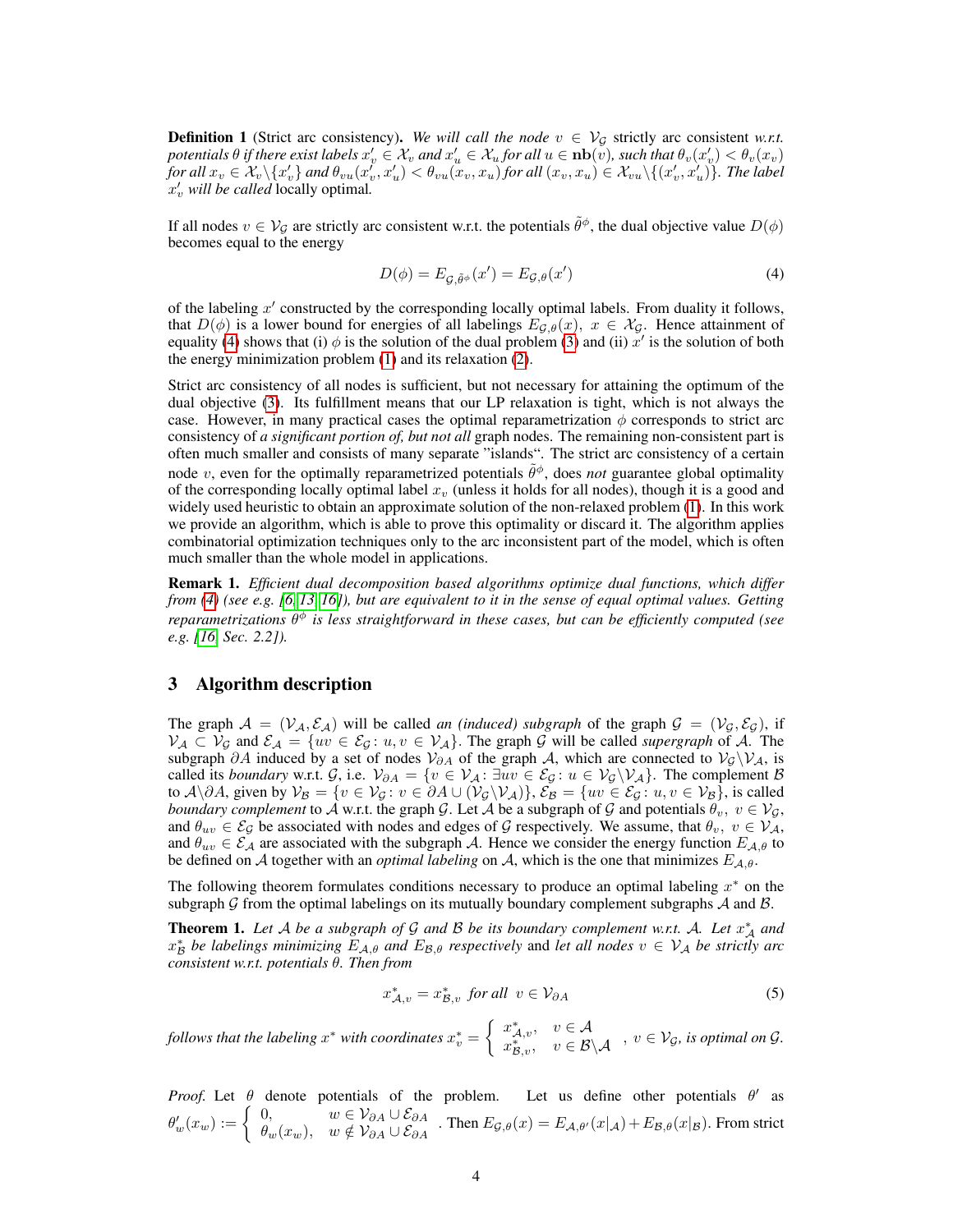#### Algorithm 1

(1) Solve LP and reparametrize  $(\mathcal{G}, \theta) \rightarrow (\mathcal{G}, \tilde{\theta}^{\phi})$ . (2) Initialize:  $(\mathcal{A}, \tilde{\theta}^{\phi})$  and  $x^*_{\mathcal{A},v}$  from arc consistent nodes. (3) repeat Set  $\beta$  as a boundary complement to  $\mathcal{A}$ . Compute an optimal labeling  $x^*_{\mathcal{B}}$  on  $\mathcal{B}$ . If  $x^*_{\mathcal{A}}|_{\partial A} = x^*_{\mathcal{B}}|_{\partial A}$  return. Else set  $\mathcal{C} := \{ v \in \mathcal{V}_{\partial A} \colon x_{\mathcal{A},v}^* \neq x_{\mathcal{B},v}^* \}, \mathcal{A} := \mathcal{A} \backslash \mathcal{C}$ until  $\mathcal{C} = \emptyset$ 

arc consistency of  $\theta$  over A directly follows that  $E_{A,\theta'}(x_A^*) = \min_{x_A} E_{A,\theta'}(x_A)$ . From this follows

$$
\min_{x} E_{\mathcal{G},\theta}(x) = \{ \min_{x_A, x_B} E_{\mathcal{A},\theta'}(x_A) + E_{\mathcal{B},\theta}(x_B) \quad \text{s.t. } x_A|_{\partial A} = x_B|_{\partial A} \}
$$
\n
$$
= \min_{x'_{\partial A}} \min_{x_A \colon x_A|_{\partial A} = x'_{\partial A}} E_{\mathcal{A},\theta'}(x_A) + \min_{x_B \colon x_B|_{\partial A} = x'_{\partial A}} E_{\mathcal{B},\theta}(x_B) \ge \min_{x_A} E_{\mathcal{A},\theta'}(x_A) + \min_{x_B} E_{\mathcal{B},\theta}(x_B)
$$
\n
$$
= E_{\mathcal{A},\theta'}(x^*_{\mathcal{A}}) + E_{\mathcal{B},\theta}(x^*_{\mathcal{B}}) = E_{\mathcal{G},\theta}(x^*)
$$

Now we are ready to transform the idea described in the introduction into Algorithm 1.

Step (1). As a first step of the algorithm we run an LP solver for the dual problem (3) on the whole graph G. The output of the algorithm is the reparametrization  $\tilde{\theta}^{\phi}$  of the initial problem. Since well-scalable algorithms for the dual problem (3) attain the optimum only in the limit after a potentially infinite number of iterations, we cannot afford to solve it exactly. Fortunately, it is not needed to do so and it is enough to get only a sufficiently good approximation. We will return to this point at the end of this section.

**Step (2).** We assign to the set  $V_A$  the nodes of the graph G, which satisfy the strict arc consistency condition. The optimal labeling on  $A$  can be trivially computed from the reparametrized unary potentials  $\tilde{\theta}_{v}^{\phi}$  by  $x_{\mathcal{A},v}^{*} := \argmin_{x_{v}} \tilde{\theta}_{v}^{\phi}(x_{v}), v \in \mathcal{A}$ .

Step (3). We define  $\beta$  as the boundary complement to  $\mathcal A$  w.r.t. the master graph  $\mathcal G$  and find an optimal labeling  $x^*_{\mathcal{B}}$  on the subgraph  $\mathcal B$  with a combinatorial solver. If the boundary condition (5) holds we have found the optimal labeling according to Theorem 1. Otherwise we remove the nodes where this condition fails from A and repeat the whole step until either (5) holds or  $B = G$ .

#### 3.1 Remarks on Algorithm 1

Encouraging boundary consistency condition. It is quite unlikely, that the optimal boundary labeling  $x_A^*|_{\partial A}$  obtained based only on the subgraph A coincides with the boundary labeling  $x_B^*|_{\partial A}$ obtained for the subgraph  $\beta$ . To satisfy this condition the unary potentials should be quite strong on the border. In other words, they should be at least strictly arc consistent. Indeed they are so, since we consider the reparametrized potentials  $\tilde{\theta}^{\phi}$ , obtained at the LP presolve step of the algorithm.

Single run of LP solver. Reparametrization allows also to perform only a single run of the LP solver, keeping the results as if the subproblem over  $A$  has been solved at each iteration. The following theorem states this property formally.

**Theorem 2.** Let all nodes of a graph A be strictly arc consistent w.r.t. potentials  $\tilde{\theta}^{\phi}$ , x be the *optimum of*  $E_{\mathcal{A}, \tilde{\theta}^{\phi}}$  *and*  $\mathcal{A}'$  *be a subgraph of*  $\mathcal{A}$ *. Then*  $x|_{\mathcal{A}'}$  *optimizes*  $E_{\mathcal{A}', \tilde{\theta}^{\phi}}$ *.* 

*Proof.* The proof follows directly from Definition 1. Equation (4) holds for the labeling  $x|_{\mathcal{A}}$ plugged in place of x' and graph  $A'$  in place of G. Hence  $x|_{A'}$  provides a minimum of  $E_{A',\tilde{\theta}\phi}$ .

**Presolving**  $\beta$  **for combinatorial solver.** Many combinatorial solvers use linear programming relaxations as a presolving step. Reparametrization of the subproblem over the subgraph  $\beta$  plays the role of such a presolver, since the optimal reparametrization corresponds to the solution of the dual problem and makes solving the primal one easier.

**Connected components analysis.** It is often the case that the subgraph  $\beta$  consists of several connected components. We apply the combinatorial solver to each of them independently.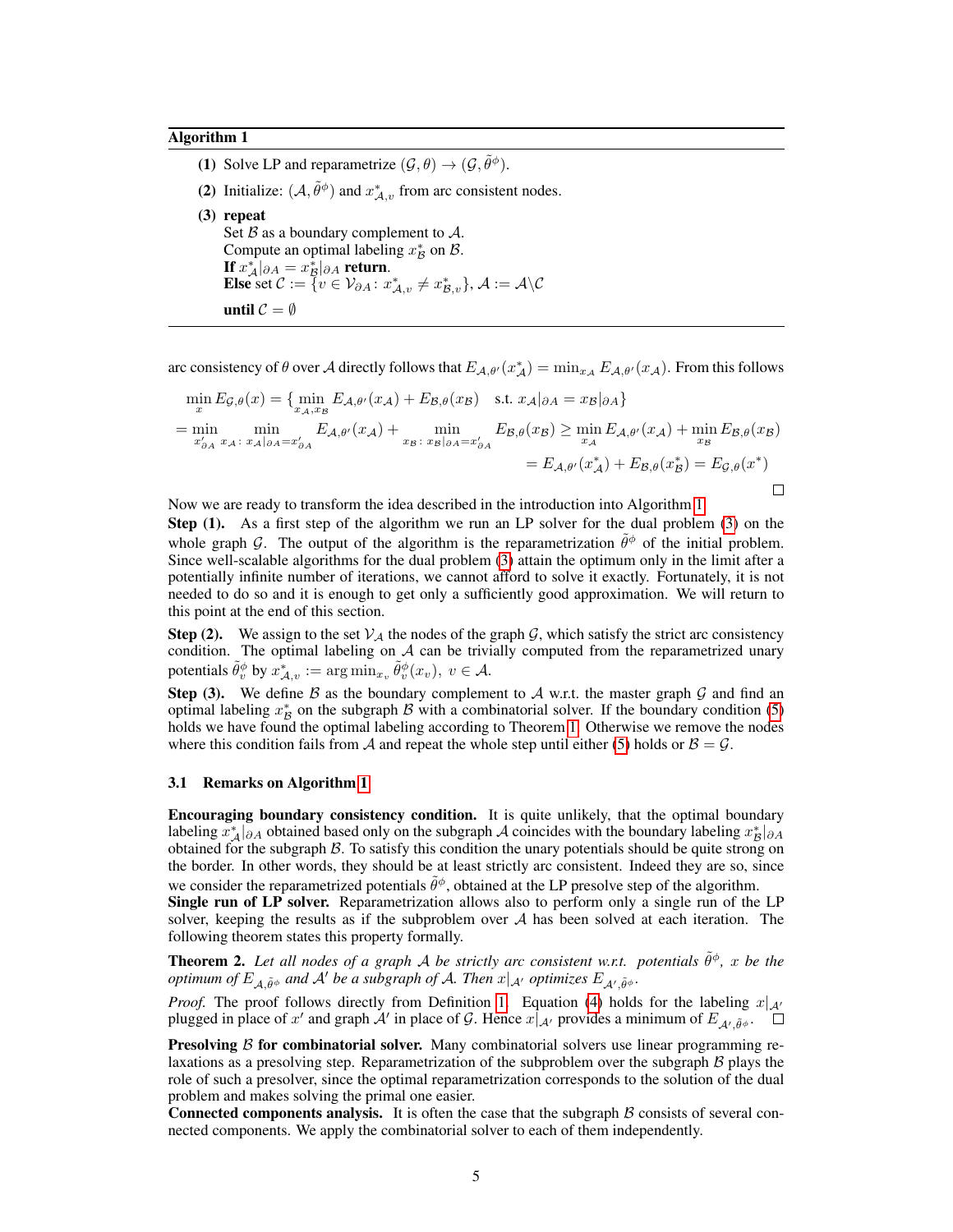| Dataset                   |                            |                 | Step $(1)$ LP $(TRWS)$ |                      |                              |          | Step $(3)$ ILP (CPLEX) | $ \mathcal{B} $   |                   |            |
|---------------------------|----------------------------|-----------------|------------------------|----------------------|------------------------------|----------|------------------------|-------------------|-------------------|------------|
| name                      | $\mathcal{V}_\mathcal{G}$  | $\mathcal{X}_v$ | # it                   | time, s              | E                            |          | # it time, s           | E                 | min               | max        |
| tsukuba<br>venus<br>teddy | 110592<br>166222<br>168750 | 16<br>20<br>60  | 250<br>2000<br>10000   | 186<br>3083<br>14763 | 369537<br>3048296<br>1345214 | 24<br>10 | 36<br>69               | 369218<br>3048043 | 130<br>66<br>2062 | 656<br>233 |
| family<br>pano            | 425632<br>514080           | 5               | 10000<br>10000         | 20156<br>34092       | 184825<br>169224             | 18       | 2                      | 184813            | 11<br>24474       | 109        |

Table 1: Results on Middlebury datasets. The column **Dataset** contains the dataset name, numbers  $|\mathcal{V}_G|$  of nodes and  $|\mathcal{X}_v|$  of labels. Columns **Step (1)** and **Step (3)** contain number of iterations, time and attained energy at steps (1) and (3) of Algorithm 1, corresponding to solving the LP relaxation and use of a combinatorial solver respectively. The column  $|\mathcal{B}|$  presents starting and final sizes of the "combinatorial" subgraph B. Dash "-" stands for failure of CPLEX, due to the size of the combinatorial subproblem.

Subgraph  $\beta$  growing strategy. One can consider different strategies for increasing the subgraph  $\beta$ , if the boundary condition (5) does not hold. Our greedy strategy is just one possible option.

Optimality of reparametrization. As one can see, the reparametrization plays a significant role for our algorithm: it (i) is required for Theorem 1 to hold; (ii) serves as a criterion for the initial splitting of G into A and B; (iii) makes the local potentials on the border  $\partial A$  stronger; (iv) allows to avoid multiple runs of the LP solver, when the subgraph  $A$  shrinks; (v) can speed-up some combinatorial solvers by serving as a presolve result. However, there is no real reason to search for an optimal reparametrization: all its mentioned functionality remains valid also if it is non-optimal. Of course, one pays a certain price for the non-optimality: (i) the initial subgraph  $\beta$  becomes larger; (ii) the local potentials – weaker; (iii) the presolve results for the combinatorial solver become less precise. Note that even for non-optimal reparametrizations Theorem 2 holds and we need to run the LP solver only once.

## 4 Experimental evaluation

We tested our approach on problems from the Middlebury energy minimization benchmark [26] and the recently published discrete energy minimization benchmark [15], which includes the datasets from the first one. We have selected computer vision benchmarks intentionally, because many problems in this area fulfill our requirements: the underlying graph is sparse (typically it has a grid structure) and the LP relaxation delivers good practical results.

Since our experiments serve mainly as proof of concept we used general, though not always the most efficient solvers: TRW-S [16] as the LP-solver and CPLEX [27] as the combinatorial one within the OpenGM framework [28]. Unfortunately the original version of TRW-S does not provide information about strict arc consistency and does not output a reparametrization. Therefore we used our own implementation in the experiments. Depending on the type of the pairwise factors (Potts, truncated  $\ell_2$  or  $\ell_1$ -norm) we found our implementation up to an order of magnitude slower than the freely available code of V. Kolmogorov. This fact suggests that the provided processing time can be significantly improved in more efficient future implementations.

In the first round of our experiments we considered problems (i.e. graphical models with the specified unary and pairwise factors) of the Middlebury MRF benchmark, most of which remained unsolved, to the best of our knowledge.

MRF stereo dataset consists of 3 models: tsukuba, venus and teddy. Since the optimal integral solution of  $t$  sukuba was recently obtained by LP-solvers [11,13], we used this dataset to show how our approach performs for clearly non-optimal reparametrizations. For this we run TRW-S for 250 iterations only. The size of the subgraph  $\hat{B}$  grew from 130 to 656 nodes out of more than 100000 nodes of the original problem (see Table 1). On venus we obtained an optimal labeling after 10 iterations of our algorithm. During these iterations the size of the set  $\beta$  grew from 66 to 233 nodes, which is only 0.14% of the original problem size. The dataset teddy remains unsolved: though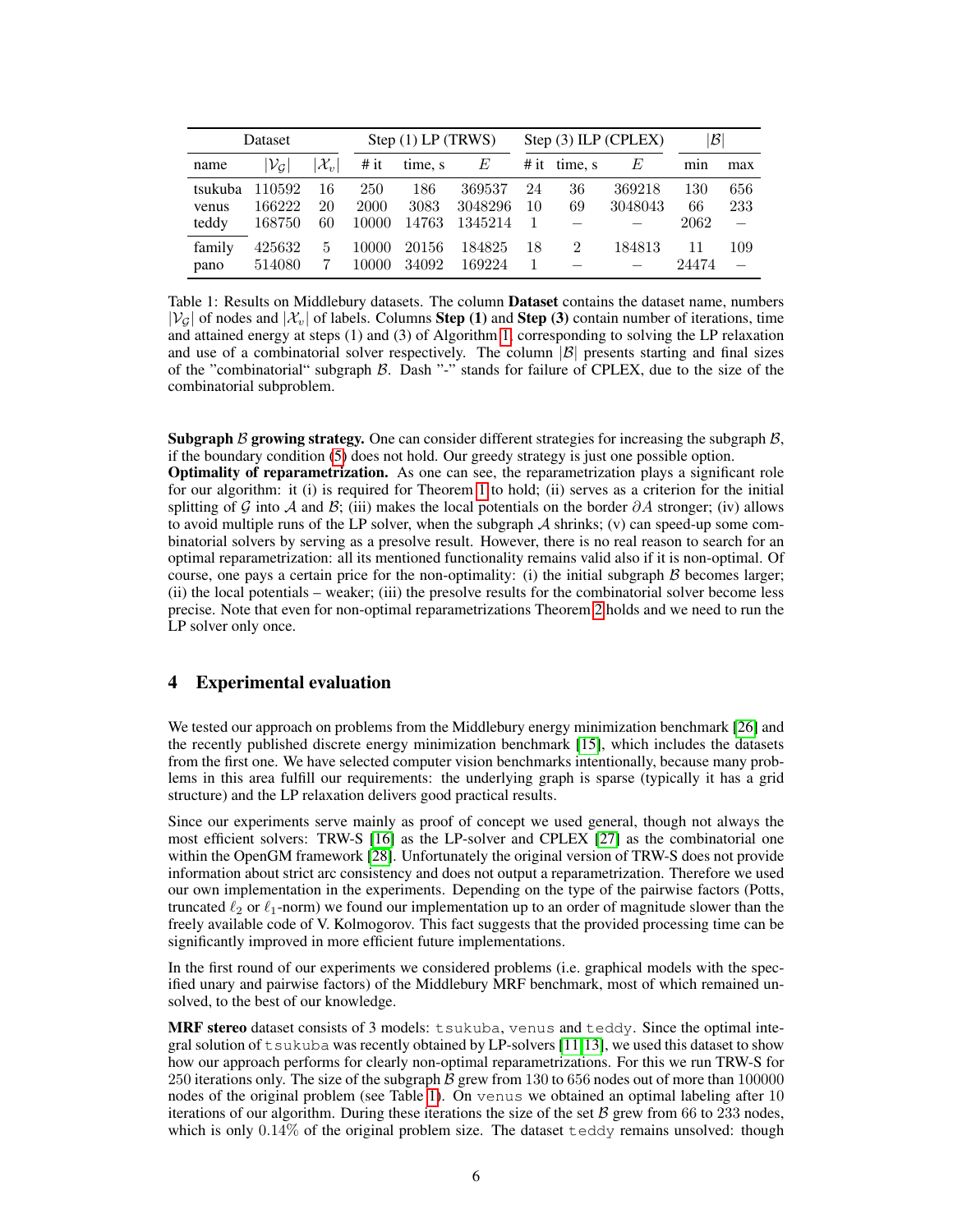| Dataset    | $E_{\mathcal{G},\theta}(x^*)$ | Step $(1)$ LP |     | Step $(3)$ ILP |                           | <b>MCA</b> | <b>MPLP</b> |        |                                  |
|------------|-------------------------------|---------------|-----|----------------|---------------------------|------------|-------------|--------|----------------------------------|
|            |                               | # it          |     |                | time, $s \# it \time$ , s | time, s    |             |        | $# LP$ it LP time, s LLP time, s |
| pfau       | 24010.44                      | 1000          | 276 | 14             | 14                        | > 55496    | 10000       | >15000 |                                  |
| palm       | 12253.75                      | <b>200</b>    | 65  | 17             | 93                        | 561        | 700         | 1579   | 3701                             |
| clownfish  | 14794.18                      | 100           | 32  | 8              | 10                        | 328        | 350         | 790    | 181                              |
| crops      | 11853.12                      | 100           | 32  | 6              | 6                         | 355        | 350         | 797    | 1601                             |
| strawberry | 11766.34                      | 100           | 29  | 8              | 31                        | 483        | 350         | 697    | 1114                             |

Table 2: Exemplary Potts model comparison. Datasets taken from the Color segmentation (N8) set. Column  $\hat{E}_{\mathcal{G},\theta}(x^*)$  shows the optimal energy value, columns **Step (1)** LP and **Step (3)** ILP contain number of iterations and time spent at the steps (1) and (3) of Algorithm 1, corresponding to solving the LP relaxation and use of a combinatorial solver respectively. The column MCA stands for the time of the multiway-cut solver reported in [21]. The MPLP [17] column provides number of iterations and time of the LP presolve and the time of the tightening cutting plane phase (ILP).

the size of the problem was reduced from the original 168750 to 2062 nodes, they constituted a non-manageable task for CPLEX, presumably because of the big number of labels, 60 in each node.

MRF photomontage models are difficult for dual solvers like TRW-S because their range of values in pairwise factors is quite large and varies from 0 to more than 500000 in a factor. Hence we used 10000 iterations of TRW-S at the first step of Algorithm 1. For the family dataset the algorithm decreased the size of the problem for CPLEX from originally over 400000 nodes to slightly more than 100 and found a solution of the whole problem. In contrast to  $f$  and  $\lambda y$  the initial subgraph  $\beta$ for the panorama dataset is much larger (about 25000 nodes) and CPLEX gave up.

MRF inpainting. Though applying TRW-S to both datasets penguin and house allows to decrease the problem to about  $0.5\%$  of its original size, the resulting subgraphs  $\beta$  of respectively 141 and 856 nodes were too large for CPLEX, presumably because of the big number (256) of labels.



(a) Original image (b) Kovtun's method (c) Our approach (d) Optimal Labeling

Figure 2: Results for the pfau-instance from [15]. Gray pixels in (b) and (c) mark nodes that need to be labeled by the combinatorial solver. Our approach (c) leads to much smaller combinatorial problem instances than Kovtun's method [29] (b) used in [30]. While Kovtun's method gets partial optimality for 5% of the nodes only, our approach requires to solve only tiny problems by a combinatorial solver.

Potts models. Our approach appeared to be especially efficient for Potts models. We tested it on the following datasets from the benchmark [15]: Color segmentation (N4), Color segmentation (N8), Color segmentation, Brain and managed to solve *all* 26 problem instances to optimality. Solving Potts models to optimality is not a big issue anymore due to the recent work [21], which related this problems to the multiway-cut problem [31] and adopted a quite efficient solver based on the cutting plane technique. However, we were able to *outperform* even this specialized solver on hard instances, which we collected in Table 2. There is indeed a simple explanation for this phenomenon: the difficult instances are those, for which the optimal labeling contains many small areas corresponding to different labels, see e.g. Fig. 2. This is not very typical for Potts models, where an optimal labeling typically consists of a small number of large segments. Since the number of cutting planes, which have to be processed by the multiway-cut solver, grows with the total length of the segment borders, the overall performance significantly drops on such instances. Our approach is able to correctly label most of the borders when solving the LP relaxation. Since the resulting subgraph B, passed to the combinatorial solver, is quite small, the corresponding subproblems appear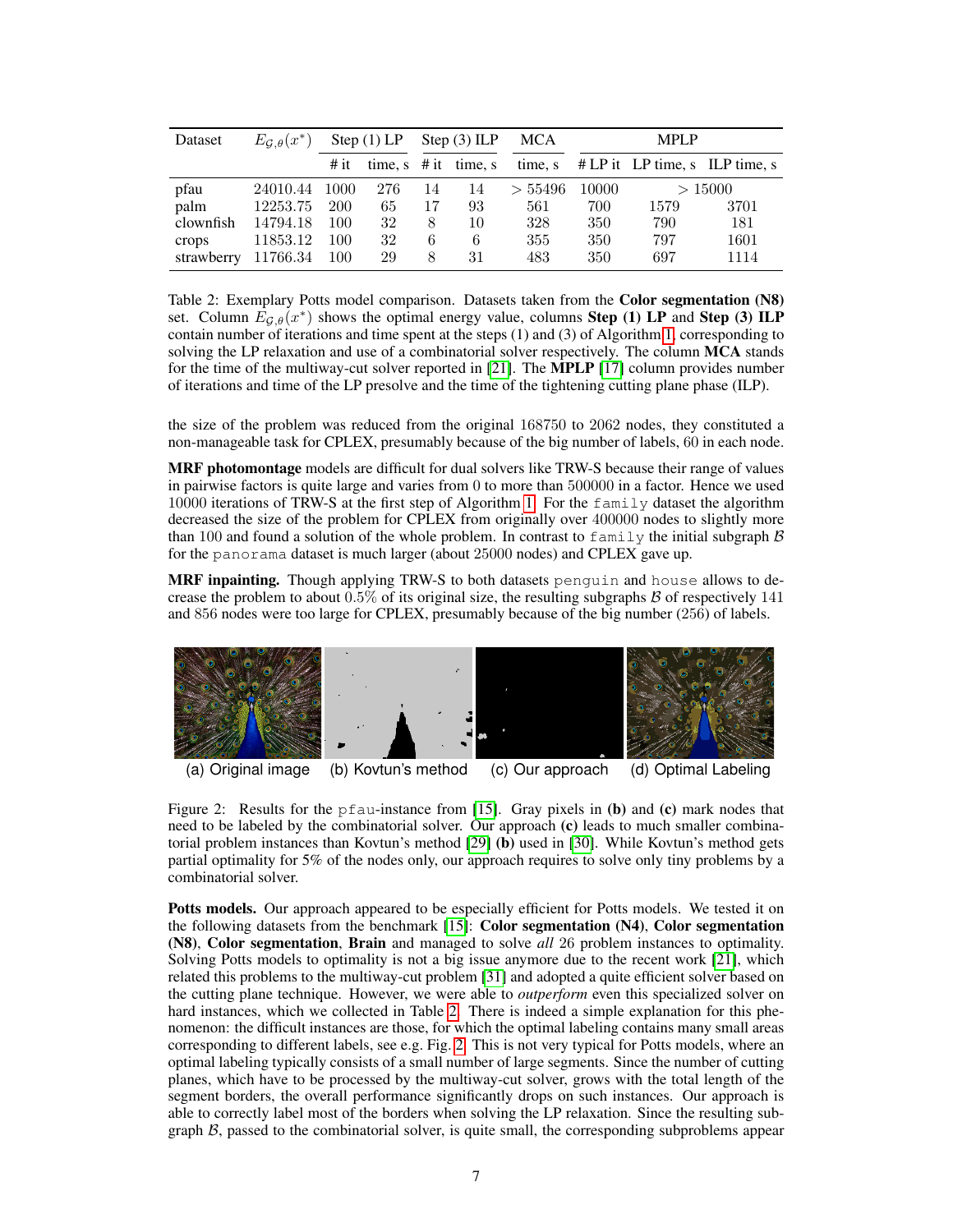easy to solve even for a general-purpose solver like CPLEX. Indeed, we expect an increase in the overall performance of our method if the multiway-cut solver would be used in place of CPLEX.

For Potts models there exist methods [29,32] providing part of an optimal solution, known as partial optimality. Often they allow to drastically simplify the problem so that it can be solved to global optimality on the remaining variables very fast, see [30]. However for hard instances like pfau these methods can label only a small fraction of graph nodes persistently, hence combinatorial solvers cannot solve the rest, or require a lot of time. Our method does not provide partially optimal variables: if it cannot solve the whole problem no node can be labelled as optimal at all. On the upside the subgraph  $\beta$  which is given to a combinatorial solver is typically much smaller, see Fig. 2.

For comparison we tested the MPLP solver [17], which is based on coordinate descent LP iterations and tightens the LP relaxation with the cutting plane approach described in [33]. We used its publicly available code [34]. However this solver did *not* managed to solve any of the considered difficult problems (marked as unsolved in the OpenGM Benchmark [15]), such as color-seg-n8/pfau, mrf\_stereo/{venus, teddy},  $mrf-photonontage / \{family, pano\}$ . For easier instances of the Potts model, we found our solver an order of magnitude faster than MPLP (see Table 2 for the exemplary comparison), though we tried different numbers of LP presolve iterations to speed up the MPLP.

Summary. Our experiments show that our method used even with quite general and not always the most efficient solvers like TRW-S and CPLEX allows to (i) find globally optimal solutions of large scale problem instances, which were previously unsolvable; (ii) solve hard instances of Potts models an order of magnitude faster than with a modern specialized combinatorial multiway-cut method; (iii) overcome the cutting-plane based MPLP method on the tested datasets.

## 5 Conclusions and future work

The method proposed in this paper provides a novel way of combining convex and combinatorial algorithms to solve large scale optimization problems to a global optimum. It does an efficient extraction of the subgraph, where the LP relaxation is not tight and combinatorial algorithms have to be applied. Since this subgraph often corresponds to only a tiny fraction of the initial problem, the combinatorial search becomes feasible. The method is very generic: any linear programming and combinatorial solvers can be used to carry out the respective steps of Algorithm 1. It is particularly efficient for sparse graphs and when the LP relaxation is *almost* tight.

In the future we plan to generalize the method to higher order models, tighter convex relaxations for the convex part of our solver and apply alternative and specialized solvers both for the convex and the combinatorial parts of our approach.

Acknowledgement. This work has been supported by the German Research Foundation (DFG) within the program Spatio-/Temporal Graphical Models and Applications in Image Analysis, grant GRK 1653. Authors thank A. Shekhovtsov, B. Flach, T. Werner, K. Antoniuk and V. Franc from the Center for Machine Perception of the Czech Technical University in Prague for fruitful discussions.

#### References

- [1] D. Koller and N. Friedman. *Probabilistic Graphical Models:Principles and Techniques*. MIT Press, 2009.
- [2] T. Werner. A linear programming approach to max-sum problem: A review. *IEEE Trans. on PAMI*, 29(7), July 2007.
- [3] M. J. Wainwright and M. I. Jordan. Graphical models, exponential families, and variational inference. *Found. Trends Mach. Learn.*, 1(1-2):1–305, 2008.
- [4] M. Schlesinger. Syntactic analysis of two-dimensional visual signals in the presence of noise. *Kibernetika*, (4):113–130, 1976.
- [5] M. Wainwright, T. Jaakkola, and A. Willsky. MAP estimation via agreement on (hyper)trees: message passing and linear programming approaches. *IEEE Trans. on Inf. Th.*, 51(11), 2005.
- [6] N. Komodakis, N. Paragios, and G. Tziritas. MRF energy minimization and beyond via dual decomposition. *IEEE Trans. on PAMI*, 33(3):531 –552, march 2011.
- [7] B. Savchynskyy, J. H. Kappes, S. Schmidt, and C. Schnörr. A study of Nesterov's scheme for Lagrangian decomposition and MAP labeling. In *CVPR 2011*, 2011.